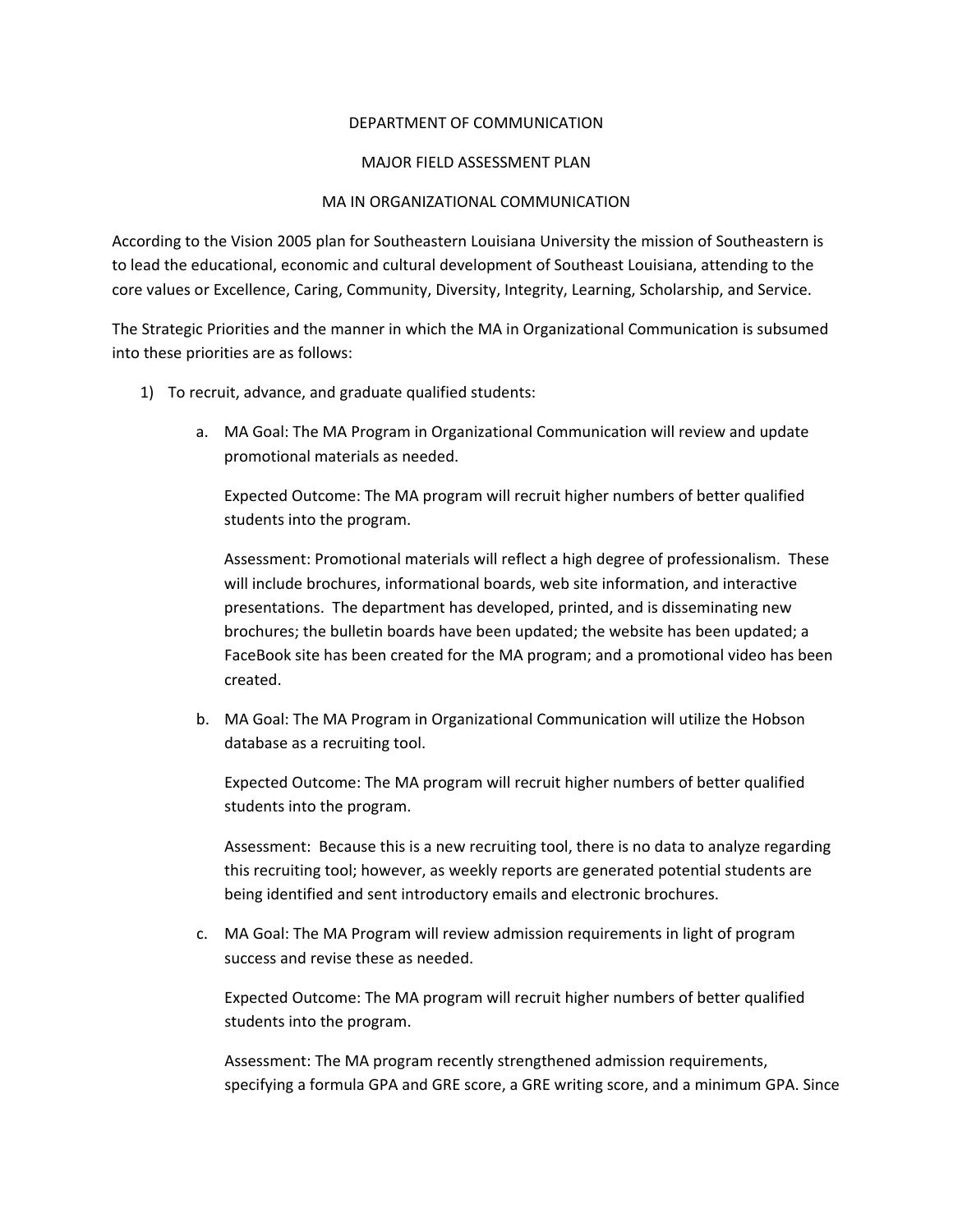the initiation of these revised requirements, applications and admissions have increased substantially.

- 2) To address change in a new community of learners through effective instruction and relevant curricula:
	- a. MA Goal: The graduate faculty will review graduate curricula and recommend modifications to said curricula on an annual basis.

Expected outcome: The graduate curricula will reflect the most significant developments in the area of graduate communication studies.

Assessment: The graduate faculty recently completed an analysis of the graduate curriculum leading recommendations of revision for one concentration and the inclusion of new classes based on an analysis of similar programs throughout the United States. The graduate faculty will review the curriculum and make recommendations on an annual basis.

- 3) To foster the development and effective utilization of faculty and staff:
	- a. MA Goal: Graduate faculty will be provided opportunities that facilitate their development.

Expected outcome: Graduate faculty will continue their professional development in their fields of expertise. Knowledge gained from these endeavors will offer students a richer experience in their courses.

Assessment: Each graduate faculty member should be provided opportunities to disseminate the results of his/her research through professional conferences. Travel funds to do should be available through the Center for Faculty Excellence and the Department. Each graduate faculty member should present his/her research at a minimum of one (1) conference per year.

b. MA Goal: Graduate faculty will be utilized in an effective and efficacious manner.

Expected outcome: Graduate faculty will lend their expertise to a variety of educational and research settings. They will collaborate on research projects and share information regarding best practices.

Assessment: A project to collect best practices is ongoing in the Department. These best practices will be disseminated to all faculty members. In addition, faculty will be provided opportunities to collaborate on research through the Communication Apprehension lab. Each graduate faculty member will have a minimum of one publication or presentation per year.

4) To strengthen collaboration and partnerships in internal and external communities: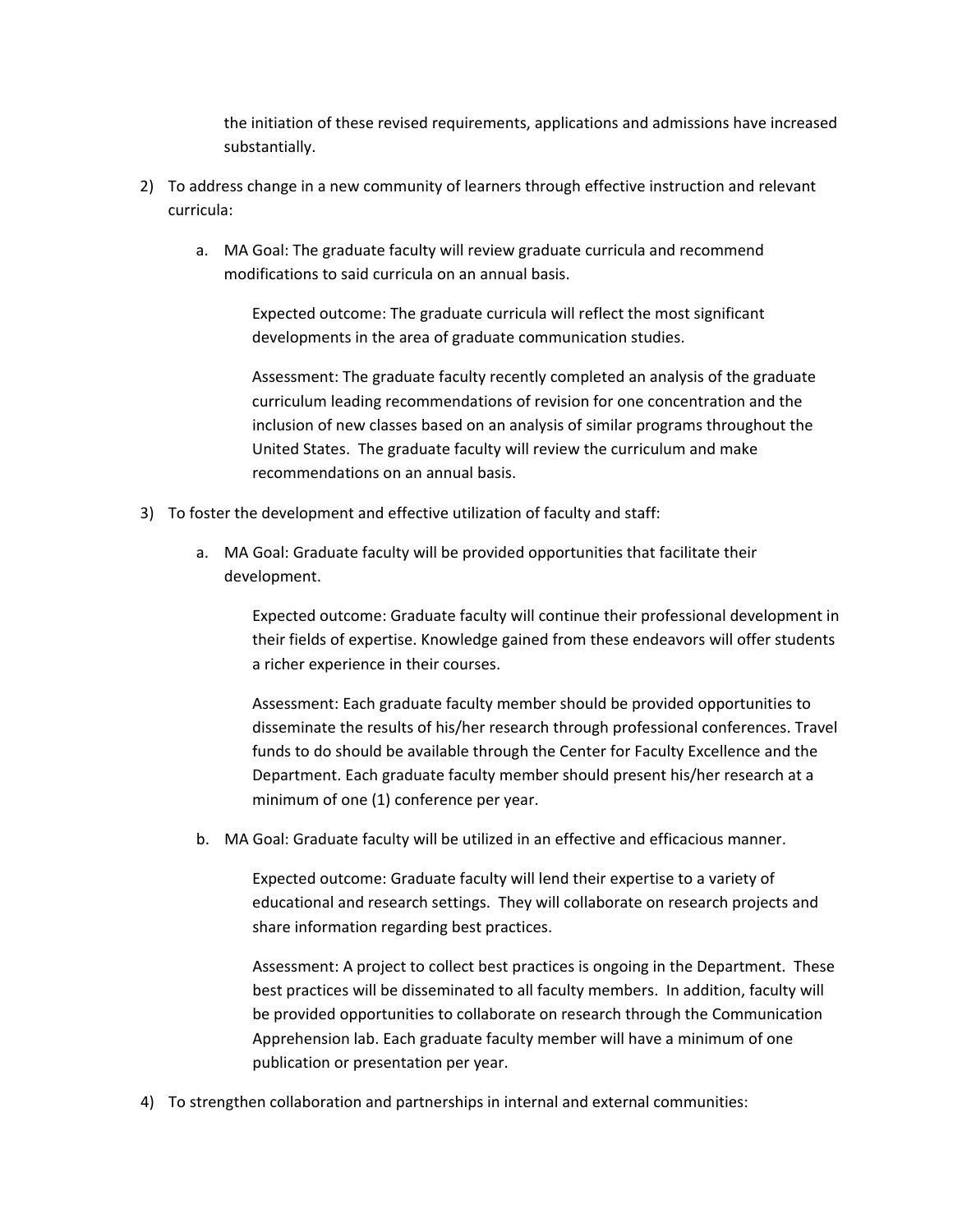a. MA Goal: Communication Department faculty will lend their expertise to other departments as needed.

> Expected outcome: Department faculty will work with other departments on as add needed basis developing collegiality and professional contacts in addition to expertise in a variety of communication areas at no charge strengthening relationships among the academic community.

Assessment: Requests from other departments will be responded to within three (3) working days. This will be assessed on an ongoing basis.

b. MA Goal: Communication Department faculty and students will collaborate with community partners in Communication 616 consulting projects, 621 campaign projects, and other courses as appropriate.

Expected outcome: Graduate courses where appropriate will partner with community agencies to provide needed services to these agencies while offering a complement to coursework for students and a venue to examine concepts presented in the classroom providing networking opportunities for graduate students and strengthening community support and networks.

Assessment: Community partners will be identified prior to the beginning of the semester; partnership meetings will be held as needed and partners needs match to student learning.

5) To enhance and utilize the physical and technological infrastructure

MA Goal: Communication Department faculty and students will utilize technology as appropriate in graduate classes, especially in Communication 631, New Technologies and Communication 648, Writing for Special Interests and New Media

Expected outcome: Students will demonstrate the ability to build web sites and utilize new media outlets such as blogs and Twitter.

Assessment: 75% of students taking Communication 631 will score a minimum of "C"; 75% of students taking Communication 648 will score a minimum of "C"

6) To increase, diversity, and effectively manage funding

MA Goal: Communication Department faculty and students will attempt to secure funding from additional sources as they frugally manage resources allocated through Southeastern.

Expected outcome: MA program will continue to spend monies wisely; additional funding sources will provide funds for research projects